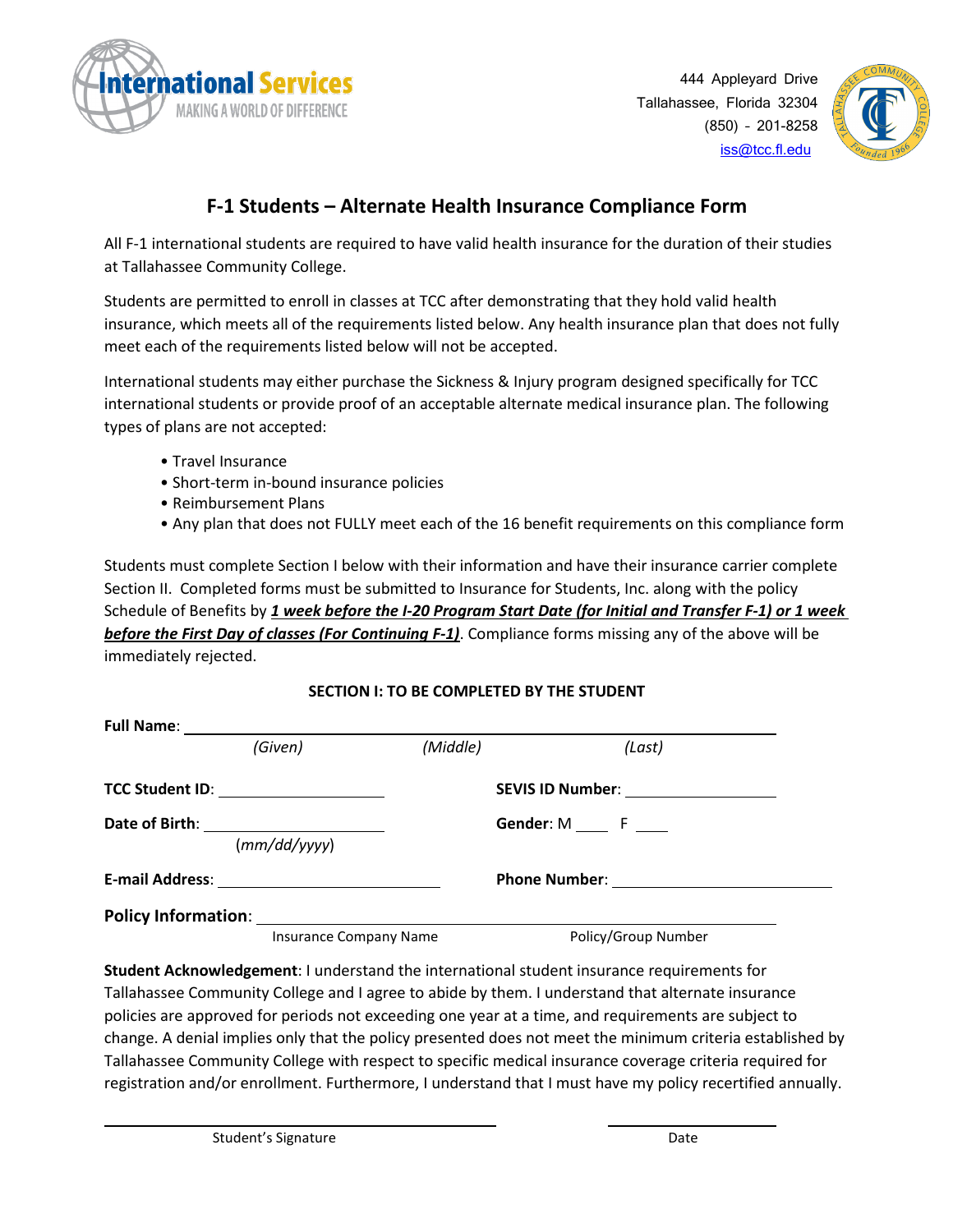

 444 Appleyard Drive Tallahassee, Florida 32304 (850) – 201-8258 [iss@tcc.fl.edu](mailto:iss@tcc.fl.edu)



## **SECTION II: TO BE COMPLETED BY THE INSURANCE COMPANY**

## **State YES or NO for each of the coverage requirements listed and indicate which page number of the accompanying schedule of benefits the benefit is indicated.**

\_\_\_\_\_ 1. Coverage Period: Policy must be in force, paid FULLY in advance & non-cancellable from the I-20 Program Start Date (for Initial and Transfer F-1) or First Day of classes (For Continuing F-1) to one year (eg. August 20, 2021 to August 19, 2022). NOTE: For students beginning enrollment at Tallahassee Community College in the Spring or Summer terms or for Continuing students in Fall 2021 whose old coverage ended in Fall term, new coverage must extend from at least the beginning of the Spring term to the end of the academic year (eg. August 19, 2022).

\_\_\_\_\_ 2. Basic Benefits: Room & board, hospital services, physician & surgeon fees and outpatient services paid at 80% or more of PPO Allowance per injury or sickness and 60% or more of Usual & Customary charges for out-of-network providers per injury or sickness. PAGE NUMBER \_\_\_\_\_\_\_

\_\_\_\_\_ 3. Inpatient Mental Health: Inpatient mental health care must be paid at 80% in-network or 60% out-of-network of the usual and customary fees. PAGE NUMBER \_\_\_\_\_\_\_

\_\_\_\_\_ 4. Outpatient Mental Health: Outpatient mental health care must be paid at 80% in-network or 60% out-of-network of the usual and customary fees. PAGE NUMBER

\_\_\_\_\_ 5. Maternity: Maternity benefits must be treated as any other temporary medical condition and paid at no less than 80% in-network or 60% out-of-network of the usual and customary fees. PAGE NUMBER \_\_\_\_\_\_\_

\_\_\_\_\_ 6. Repatriation: \$25,000 (coverage to return the student's remains to his/her native country). PAGE NUMBER \_\_\_\_\_\_\_

\_\_\_\_\_ 7. Medical Evacuation: \$50,000 (permits the patient to be transported to his/her home country and to be accompanied by a provider or escort if directed by the physician in charge). PAGE NUMBER

8. Deductible: \$500 per year maximum. PAGE NUMBER \_\_\_\_\_\_\_

\_\_\_\_\_ 9. Minimum coverage: \$500,000 Minimum medical benefits for each covered injury / sickness per policy year. PAGE NUMBER \_\_\_\_\_\_\_

\_\_\_\_\_10. Rating: Insurance Carrier must have a rating of either "A -" or above by A.M. Best or "A -" or above by Standard & Poor's Claims-paying Ability

11. Inherent Perils: Policy must not unreasonably exclude coverage for perils inherent to the student's program of study

12. Claim Payment: Claims must be paid in U.S. dollars payable on a U.S. financial institution. PAGE NUMBER \_\_\_\_\_\_

13. Language: Policy provisions must be in English. PAGE NUMBER \_\_\_\_\_\_\_

14. Prescription Medication: Policy must provide a minimum benefit of \$3,000 for prescription medication. PAGE NUMBER

15. Pre-Existing Conditions: Exclusion for Pre-Existing Conditions: First six months of policy period at most with a maximum 6 month look-back period. PAGE NUMBER \_\_\_\_\_\_\_